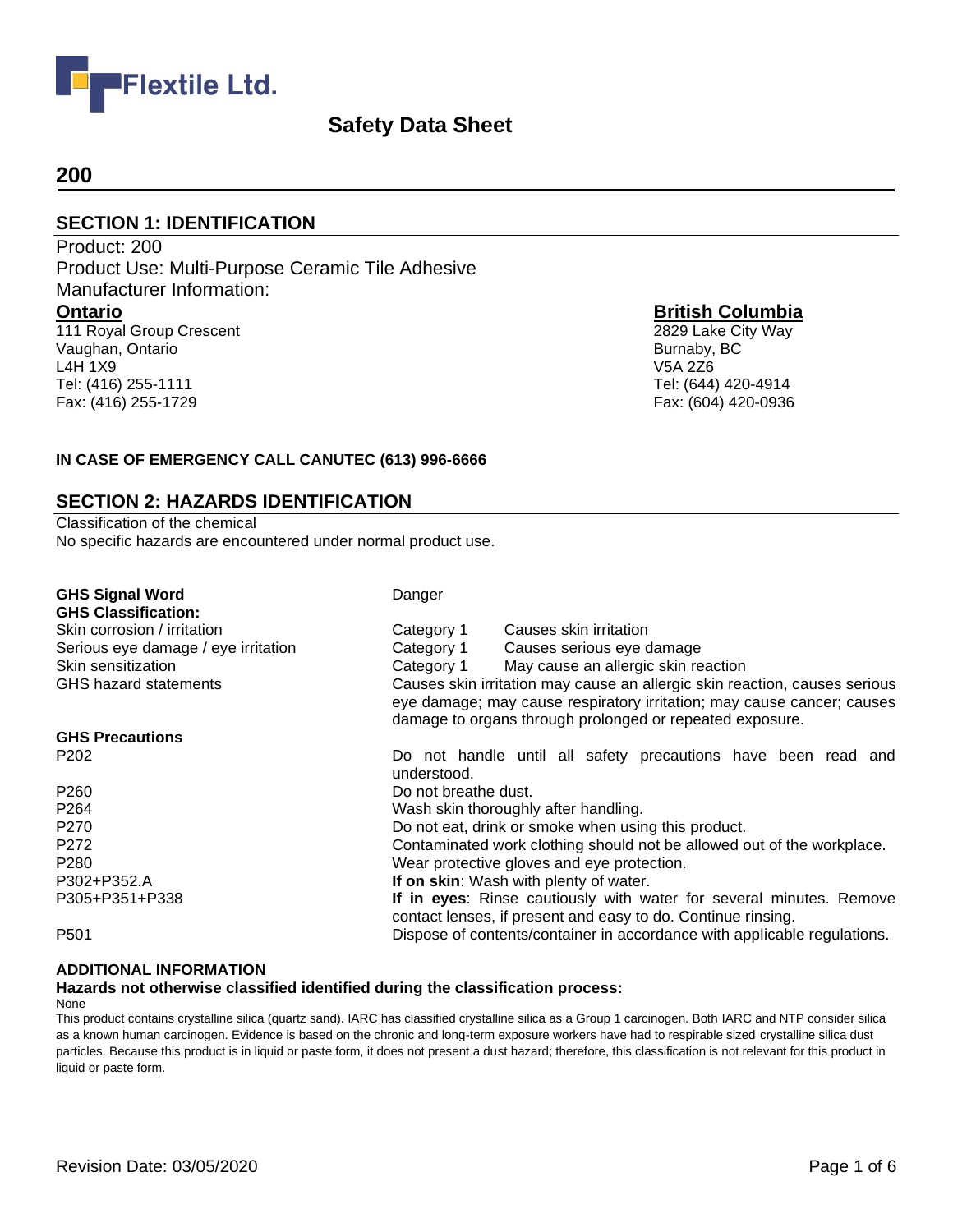

## **200**

## **SECTION 3: COMPOSITION / INFORMATION ON INGREDIENTS**

| <b>Name</b>                     | % By Weight | <b>CAS No.</b> | <b>Classification</b> |
|---------------------------------|-------------|----------------|-----------------------|
| Calcium Carbonate               | 40 - 70     | 1317-65-3      | Skin Irrit. 2, H315   |
|                                 |             |                | Eye Irrit. 2B, H320   |
|                                 |             |                | STOT SE 3 H335        |
| Silica Sand, Crystalline quartz | $0.1 - 1.0$ | 14808-60-7     | Carc. 1A, H350        |
|                                 |             |                | STOT RE 1, H372       |

## **SECTION 4: FIRST AID MESURES**

**General** In case of accident or unwellness, seek medical attention immediately.

**Eye Contact** Flush eyes and contaminated skin with abundant water. Seek medical attention immediately. **Skin Contact** Remove contaminated clothing immediately. Wash skin immediately with soap and abundant water. **If Ingested** Do not induce vomiting. Drink plenty of water or milk to dilute. Do not give anything by mouth to an unconscious person. Seek medical attention immediately.

#### **SECTION 5: FIRE FIGHTING MEASURES**

| <b>Extinguishing Media</b>             | Water spray, carbon dioxide, dry chemical or foam              |
|----------------------------------------|----------------------------------------------------------------|
| <b>Unsuitable Extinguishing Media</b>  | None in particular                                             |
| <b>Hazardous Combustion Products</b>   | Do not inhale explosion and combustion gases                   |
| <b>Explosive Properties</b>            | N/A                                                            |
| <b>Oxidizing Properties</b>            | N/A                                                            |
| <b>Special Firefighting Procedures</b> | Wear standard fire fighting gear with self-contained breathing |
|                                        | apparatus.                                                     |

## **SECTION 6: ACCIDENTAL RELEASE MEASURES**

**Special Protection** Wear personal protective equipment.

**Protective Equipment** Refer to Section 8 on this Safety Data Sheet for appropriate personal protection equipment. **Spill Clean Up Directions** Pick up solids. Mop up or absorb with an inert material. Scrape up and dispose into a disposal container. Suitable material for absorbing material, sand.

**Waste Disposal** Dispose of in accordance with local, state and federal regulations.

**Environmental Precautions** Do not allow product to enter drains or waterways. Do not allow material to contaminate ground water system. Refer to Section 13 for disposal information.

## **SECTION 7: HANDLING AND STORAGE**

Wear personal protective equipment. Avoid contact with skin and eyes, inhalation of vapours and mists. Contaminated clothing should be changed before entering eating areas. Do not eat or drink in work areas.

Do not use any empty containers before they are cleaned.

**Protective equipment** Refer to Section 8 on this Safety Data Sheet for appropriate personal protection equipment. Keep containers tightly closed when not in use. Wash thoroughly after handling.

**Storage** Store in a cool, adequately ventilated, dry area, avoid freezing.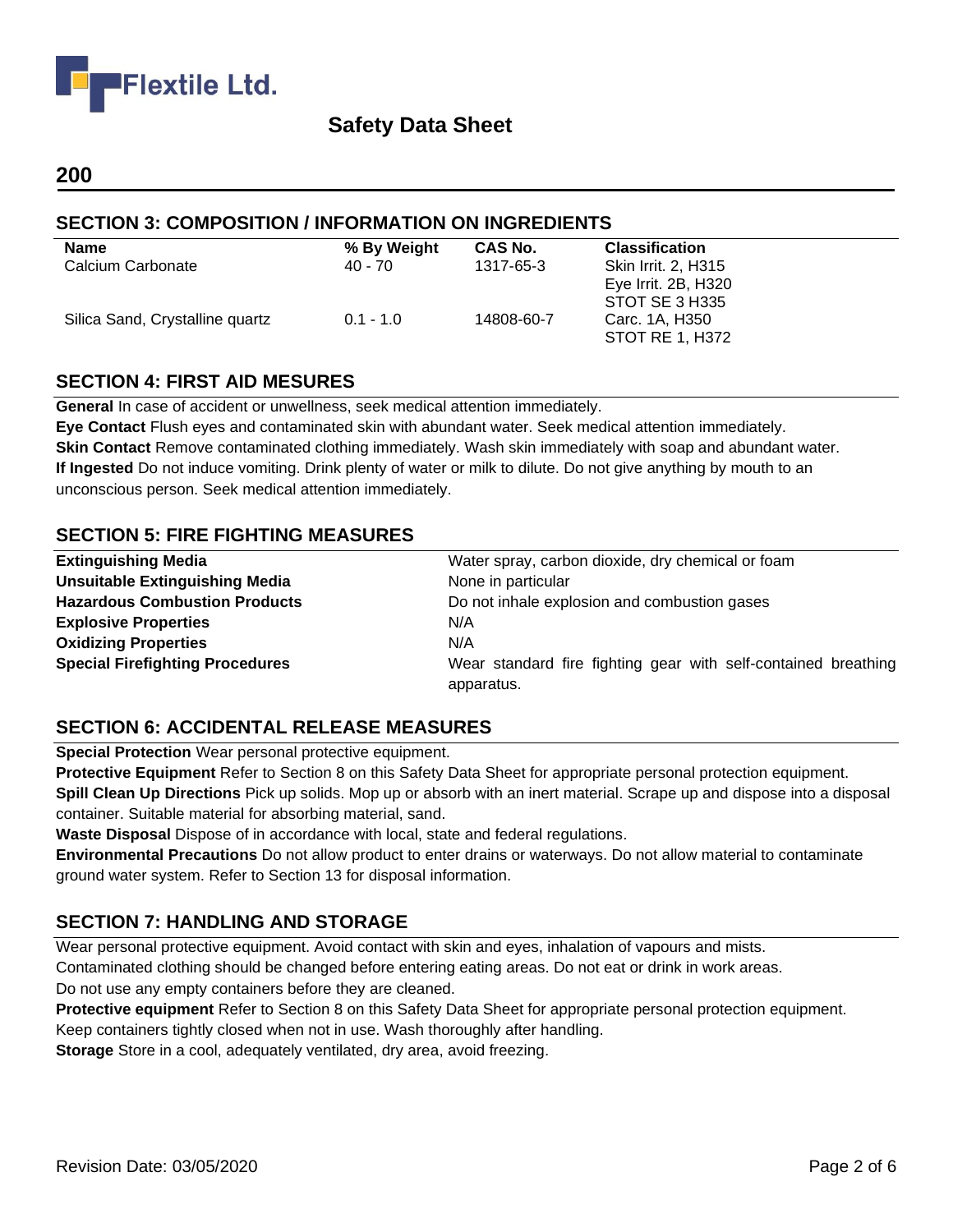

## **200**

## **SECTION 8: EXPOSURE CONTROLS AND PERSONAL PROTECTION**

| <b>EXPOSURE LIMITS</b> |  |
|------------------------|--|
|------------------------|--|

| <b>Chemical Name</b>            | CAS No.    | <b>ACGIH TLV</b>                                       | <b>OSHA PEL</b>                        |
|---------------------------------|------------|--------------------------------------------------------|----------------------------------------|
| Silica Sand, Crystalline Quartz | 14808-60-7 | $0.025$ mg/m <sup>3</sup> TWA<br>(respirable fraction) | 0.1 mg/m <sup>3</sup> TWA (respirable) |
| Calcium Carbonate               | 1317-65-3  | 10 mg/m $3$ TWA                                        | 5 mg/m <sup>3</sup> TWA (respirable)   |

#### **ENGINEERING CONTROL METHODS:**

**Eye Protection** Wear safety glasses with side shields **Skin Protection** Avoid skin contact by wearing proper work gloves and long sleeved shirt. **Hand Protection** Use protective gloves that provide comprehensive protection, e.g. P.V.C., neoprene or rubber. **Respiratory Protection** N.A.

# **SECTION 9: PHYSICAL AND CHEMICAL PROPERTIES**

| Physical state                               | Viscous liquid                      |
|----------------------------------------------|-------------------------------------|
| Odour and appearance                         | White paste, Latex odour.           |
| Odour threshold                              | N/A                                 |
| Specific gravity                             | $1.4 - 1.5$                         |
| Vapour pressure                              | N/A                                 |
| Vapour density (air=1)                       | N/A                                 |
| Evaporation rate                             | As for water                        |
| Boiling point                                | 100°C (212°F)                       |
| Freezing point                               | N/D                                 |
| рH                                           | $8 - 9$                             |
| Flash point                                  | $>100^{\circ}$ C (212 $^{\circ}$ F) |
| Upper/Lower flammability or explosive limits | N/A                                 |
| Auto-ignition temperature                    | N/A                                 |
| Decomposition temperature                    | N/A                                 |
| <b>Explosive properties</b>                  | N/A                                 |
| Oxidizing properties                         | N/A                                 |
| Solubility in water                          | Dispersable                         |
| Solubility in oil                            | N/D                                 |
| Octanol/Water coefficient                    | N/D                                 |
| Calculated VOC content                       | $< 22$ g/l                          |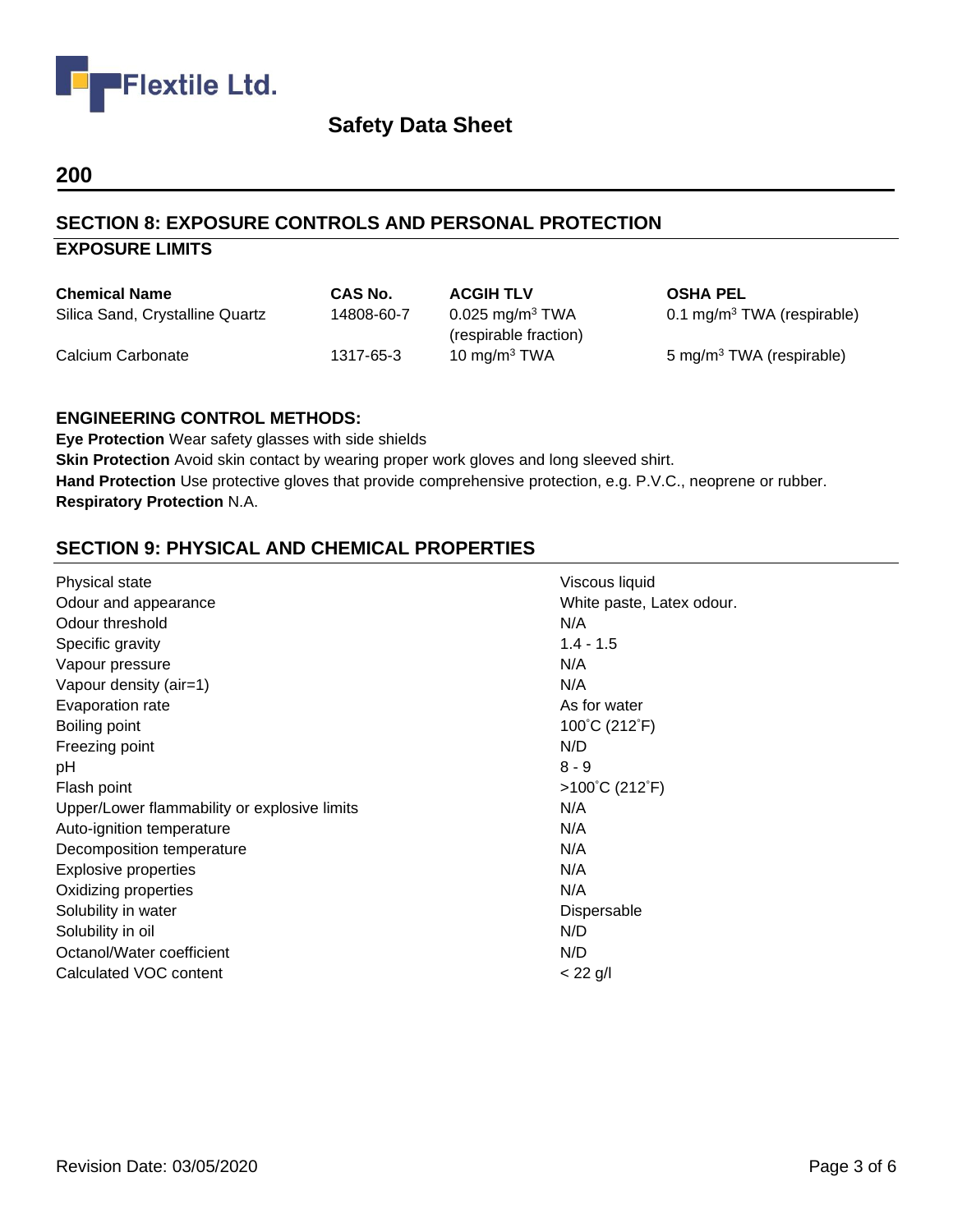

## **200**

## **SECTION 10: STABILITY AND REACTIVITY**

Reactivity **Will not occur** Chemical stability Stable Incompatible materials N/D Conditions to avoid Conditions to avoid Conditions of the Stable under normal conditions of the Stable under normal conditions Hazardous decomposition products CO, CO<sub>2</sub> and fumes.

## **SECTION 11: TOXICOLOGICAL INFORMATION**

| Toxicological information based on the individual components. |            |                            |
|---------------------------------------------------------------|------------|----------------------------|
| <b>Chemical Name</b>                                          | CAS No.    | <b>LD50/LC50</b>           |
| Silica Sand, Crystalline Quartz                               | 14808-60-7 | Oral LD50 (rat) 500 mg/kg  |
| Calcium Carbonate                                             | 1317-65-3  | Oral LD50 6450 mg/kg (rat) |

#### **Routes of entry** skin contact, eye contact, ingestion. **Effects of acute exposure** irritate the eyes. Ingestion can cause irritation of the throat.

| Acute toxicity                    | $N/A$ .                                                                                                                                                                                                             |
|-----------------------------------|---------------------------------------------------------------------------------------------------------------------------------------------------------------------------------------------------------------------|
| Skin corrosion                    | N/A                                                                                                                                                                                                                 |
| Serious eye damage / irritation   | Can cause moderate irritation                                                                                                                                                                                       |
| Respiratory or skin sensitization | N/A                                                                                                                                                                                                                 |
| Germ cell mutagenicity            | No data available.                                                                                                                                                                                                  |
| Carcinogenicity                   | This product contains crystalline silica. Crystalline silica<br>(respirable size) is classified as carcinogenic by inhalation by :<br>IARC (Group 1), ACGIH (Group A2), NTP (Group 1), OSHA<br>(Select carcinogen). |
| Reproductive toxicity             | No data available                                                                                                                                                                                                   |
| STOT-single exposure              | N/A                                                                                                                                                                                                                 |
| STOT-repeated exposure            | N/A                                                                                                                                                                                                                 |
| Aspiration hazard                 | N/A                                                                                                                                                                                                                 |

## **SECTION 12: ECOLOGICAL INFORMATION**

| Ecotoxicity                                          | N/A                                               |  |
|------------------------------------------------------|---------------------------------------------------|--|
| Persistence and degradability                        | N/A                                               |  |
| Bioaccumulative potential                            | N/A                                               |  |
| Mobility in soil                                     | N/A                                               |  |
| Other adverse effects                                | N/A                                               |  |
| List of components with eco-toxicological properties |                                                   |  |
| Silica Sand                                          | LC50 Aquatic acute toxicity carp> 10,000 mg/L 72h |  |
| <b>SECTION 13: DISPOSAL CONSIDERATIONS</b>           |                                                   |  |

**Handling for disposal** Handle waste as per recommendations in Section 7.

Revision Date: 03/05/2020 **Page 4 of 6**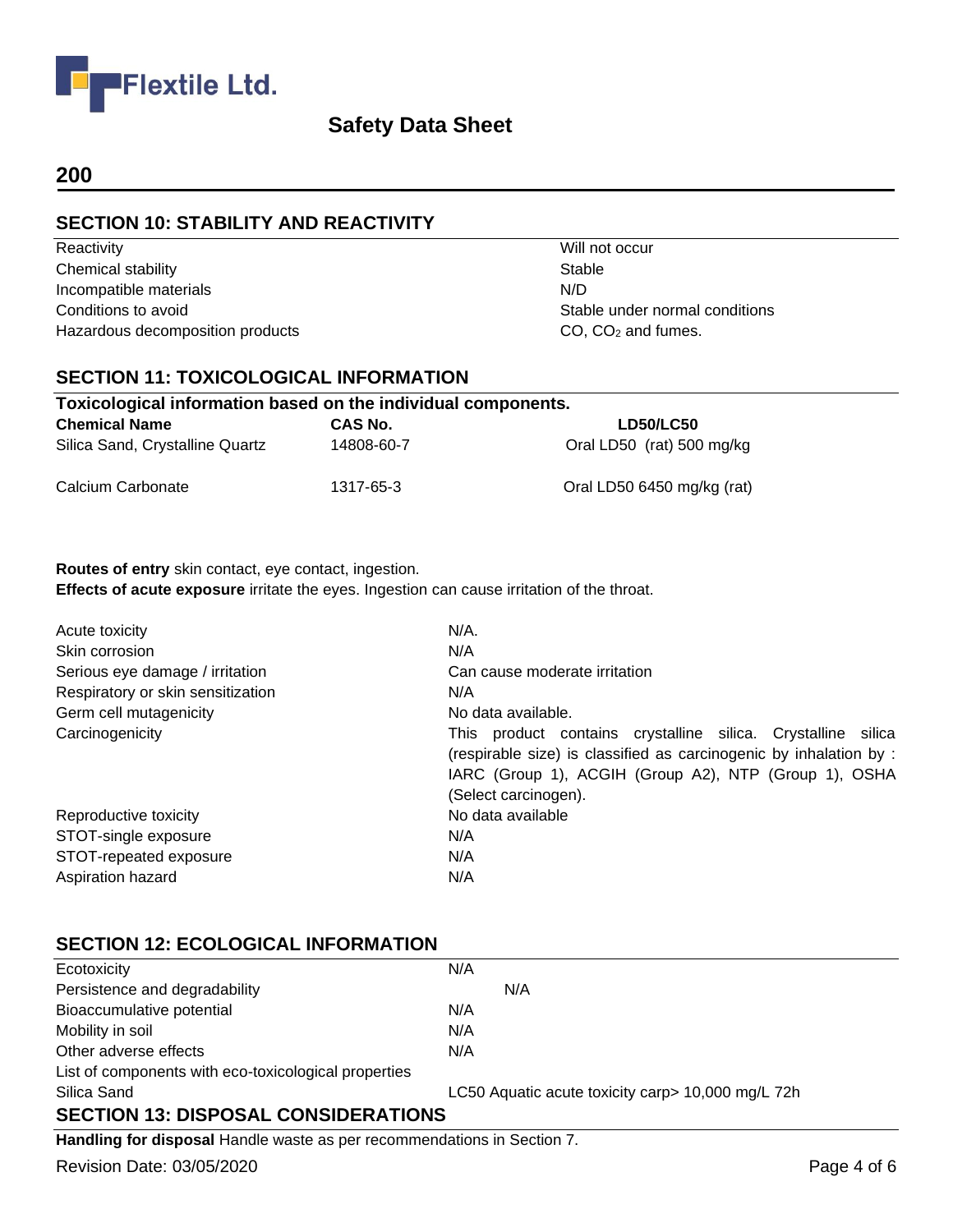

## **200**

Dispose of in an approved landfill. Waste must be handled in accordance with all federal, state, provincial, and local regulations. Consult authorities before disposal.

#### **SECTION 14: TRANSPORT INFORMATION**

Consult Bill of Lading for transportation information. Canadian TDG : not regulated US DOT: not regulated IATA: not regulated

#### **SECTION 15: REGULATORY INFORMATION**

#### **Canadian Information:**

Canadian WHMIS Classification: This product is a WHMIS Controlled Product. It meets one or more of the criteria for a controlled product provided in Part IV of the Controlled Products Regulations (CPR). Refer to Section 2 for a WHMIS Classification for this product.

This product has been classified according to the hazard criteria of the CPR and the MSDS contains all of the information required by the CPR.

Canadian Environmental Protection Act (CEPA) information: All ingredients listed appear on either the Domestic Substances List (DSL) or the Non- Domestic Substances List (NDSL). It contains components listed on the Canadian HPA Ingredient Disclosure List. It contains Crystalline silica, quartz.

#### **US Federal Information:**

TSCA: All listed ingredients appear on the Toxic Substances Control Act (TSCA) inventory.

CERCLA Reportable Quantity (RQ) (40 CFR 117.302): None reported.

SARA TITLE III: Sec. 313, Toxic Chemicals Notification, 40 CFR 372: This material is not subject to SARA notification requirements, since it does not contain any Toxic Chemical constituents above the minimum concentrations.

#### **U.S. State Right To Know Laws**

California Proposition 65:

Warning! This product contains a chemical known to the State of California to cause cancer. It contains Crystalline silica, quartz.

Lithium Carbonate Listed as reproductive toxicant

Other State Right to Know Law:

- MA Limestone, Crystalline Silica, Quartz
- NJ Limestone, Crystalline Silica, Quartz
- PA Limestone, Crystalline Silica, Quartz
- MN Limestone, Crystalline Silica, Quartz
- RI Limestone, Crystalline Silica, Quartz

# **SECTION 16: OTHER INFORMATION**